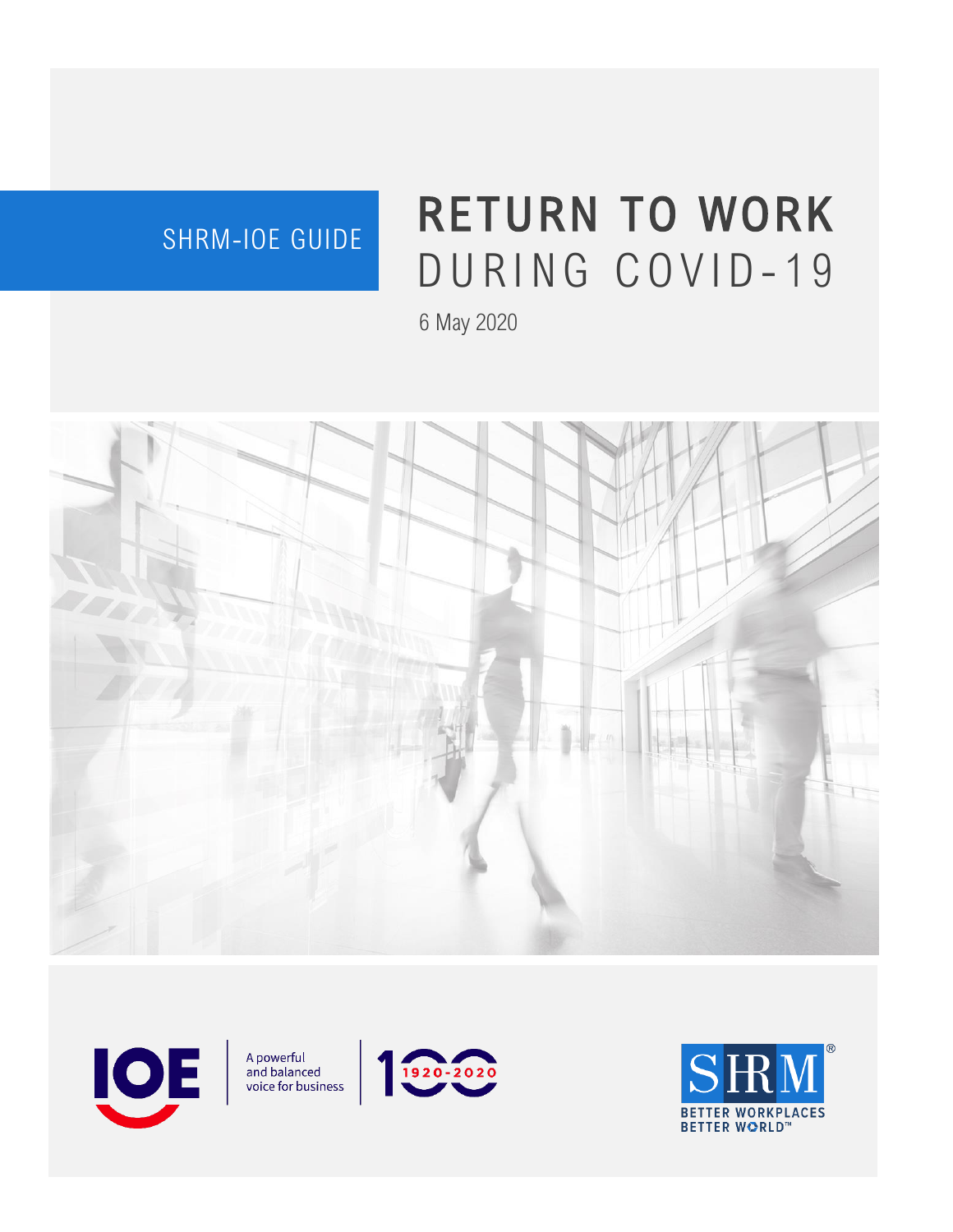## EXECUTIVE SUMMARY

Following Covid-19, employers are asking themselves a major question: What does a return to work look like and how will businesses operate? We have learned much from various nations and their plans to re-open businesses during the pandemic. Moreover, we have used the varied lessons to establish a general checklist of considerations when supporting the return to work. This checklist is a guide for employers and Employer Organisations (EOs) on the broad implications of re-opening business operations while still ensuring the safety of people.

The guide is structured to account for major thematic considerations along with key questions and resources to be considered when implementing a return-to-work plan. The core elements include the following:

- The decision to return to work
- Implementation and execution of return to work
- Coping with after-effects
- Sustaining the right culture post-Covid-19
- Embracing the new realities of work
- Support and guidance from your employers' organisation

In the next section, we highlight some core global examples of cultures returning to work and how organizations are approaching these efforts. More and up-to-date information can be found in International Organisation of Employers' (IOE) dedicated [Platform on COVID-19](https://www.ioe-emp.org/index.php?id=446) Business action and the [SHRM Navigating COVID-19 Platform.](https://pages.shrm.org/futurework?_ga=2.39747107.1692880469.1588108104-1833680867.1587667438&_gac=1.208792102.1587667922.EAIaIQobChMIrpqUrpn_6AIVCZezCh25KQu5EAAYASAAEgI_pPD_BwE)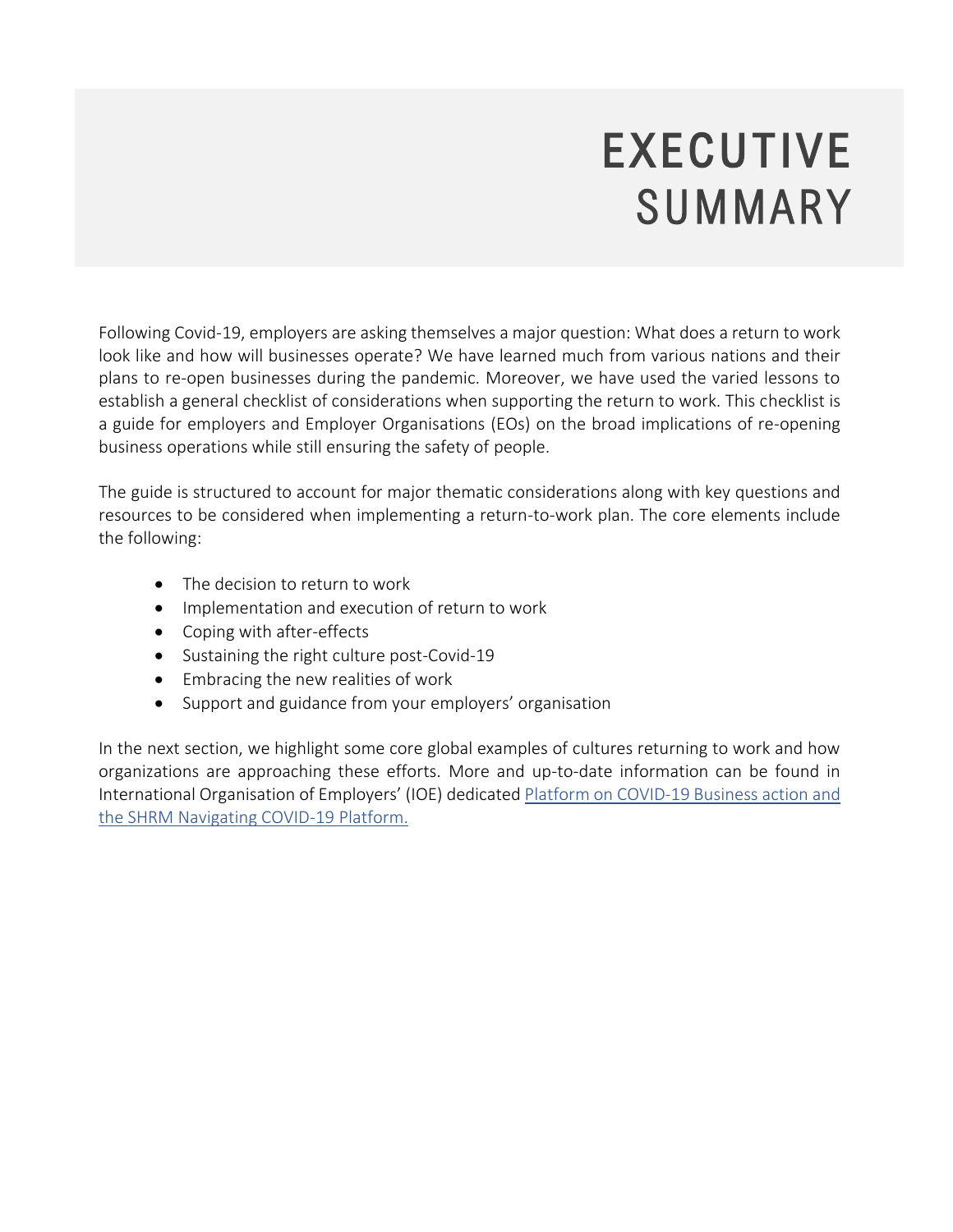#### Global Examples of Return to Work Strategy

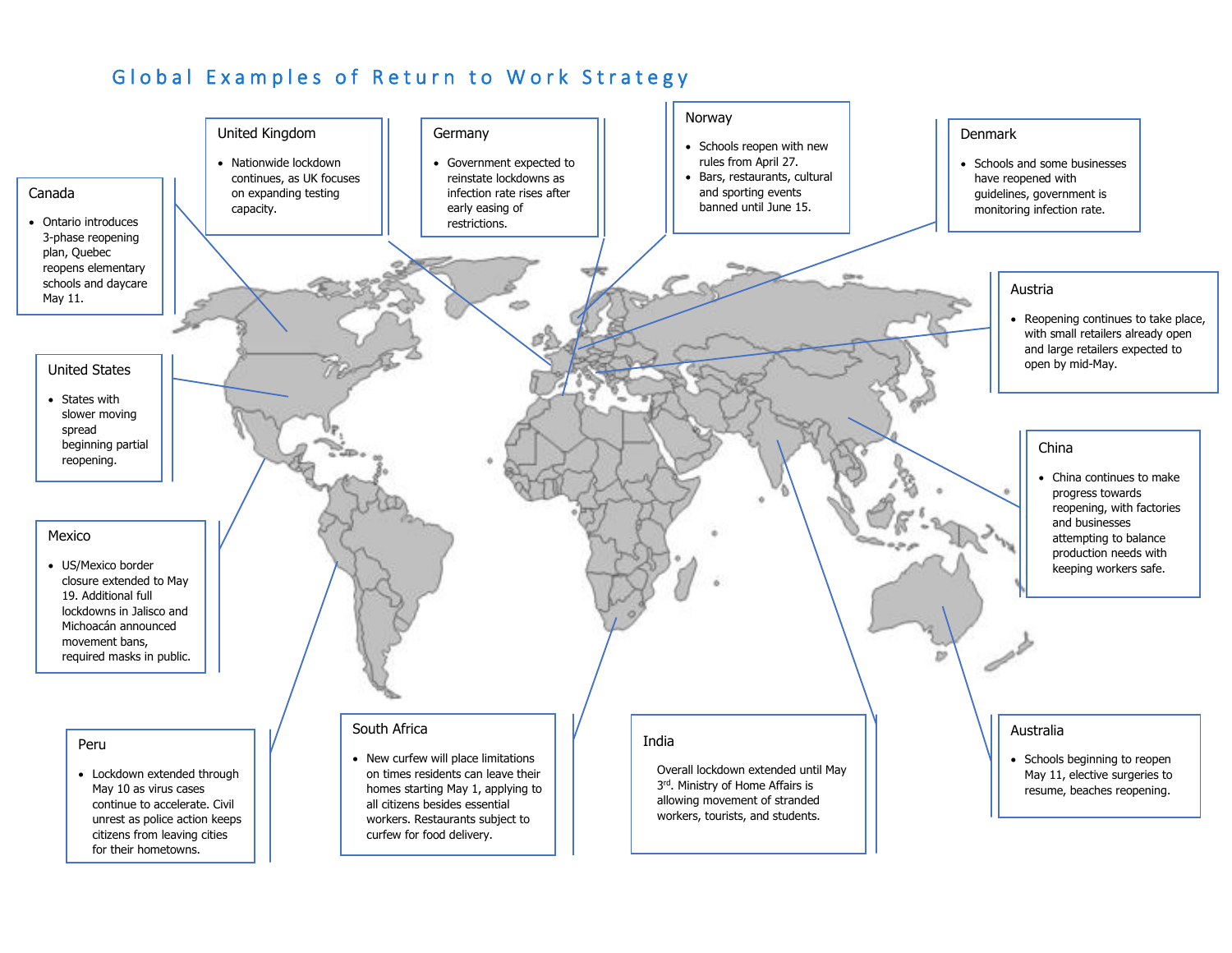#### Checklist Guide to Managing Return to Work

| <b>CONSIDERATION</b><br><b>THEME</b>   | <b>KEY ASPECTS</b>                                                                                                                                                                                                                                                                                                                                                                                                                                                                                                                                 | <b>RELEVANT RESOURCES</b>                                                                                                                                                                                                                                                                                                                                                                                                                                                                                                                                                                                                                                                                                                                                                                                                                                                                                                                                                                                                                                                                                                                                                                            |
|----------------------------------------|----------------------------------------------------------------------------------------------------------------------------------------------------------------------------------------------------------------------------------------------------------------------------------------------------------------------------------------------------------------------------------------------------------------------------------------------------------------------------------------------------------------------------------------------------|------------------------------------------------------------------------------------------------------------------------------------------------------------------------------------------------------------------------------------------------------------------------------------------------------------------------------------------------------------------------------------------------------------------------------------------------------------------------------------------------------------------------------------------------------------------------------------------------------------------------------------------------------------------------------------------------------------------------------------------------------------------------------------------------------------------------------------------------------------------------------------------------------------------------------------------------------------------------------------------------------------------------------------------------------------------------------------------------------------------------------------------------------------------------------------------------------|
| The Role of Employers<br>Organisations | EOs are at the forefront of Business<br>response in the context of the emergency<br>situation.<br>EOs stand up for Business support and<br>advocacy.<br>EOs engage into policy debates in the best<br>interest of their members.<br>EOs advocate on business support and<br>relief measures to be implemented by the<br>government.<br>EOs can provide advice and share best<br>practices on business responses at the<br>global level.<br>EOs can guide its members on their<br>engagement with the trade unions in the<br>context of the crisis. | EOs are constantly advocating on policy and<br>economic relief for business. It is in this context<br>that communication between business and EOs<br>is key to assess the needs for each specific<br>business/sector.<br>EOs can constitute also a platform for the<br>sharing of experience and best practices, not<br>just at the national level but also in other<br>countries where global supply chains operate.<br>This also includes information and technical<br>advice on how business can engage effectively<br>with trade unions.<br>Engagement from diverse sectors can<br>strengthen and nourish the resources available<br>to the business community to look at what<br>works and what has not worked.<br>Also, the voice of EOs can spread good practices<br>implemented by Business within its network.<br>Connecting business for a peer to peer learning<br>can also be facilitated by EOs.<br>EOs also have access to international<br>organisations such as IOE, which has a large<br>network of experts and links to other<br>organisations such as the International<br>Monetary Fund, the Organisation of Economic<br>Co-operation and Development and the United<br>Nations. |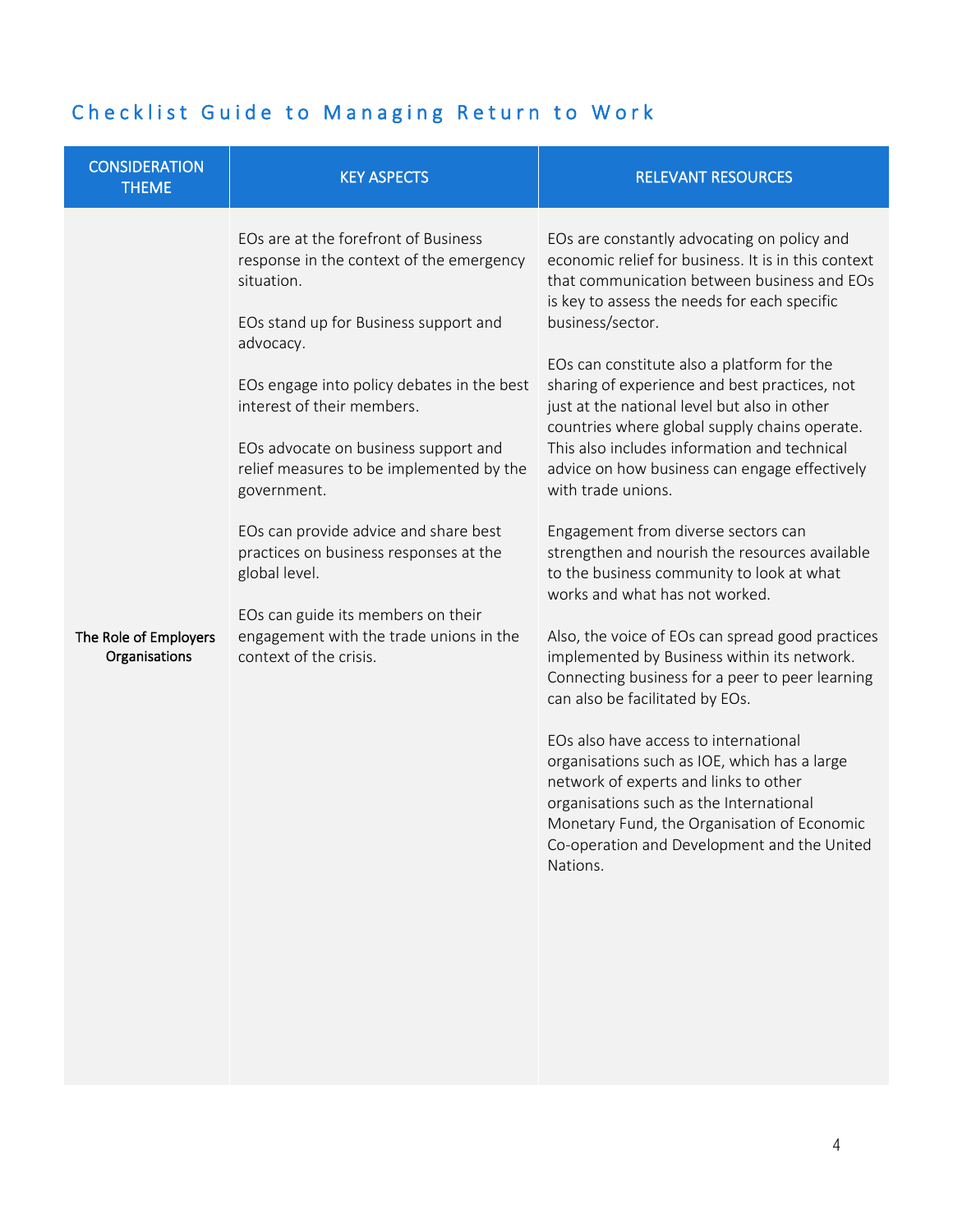| <b>CONSIDERATION</b><br><b>THEME</b>     | <b>KEY QUESTIONS</b>                                                                                                                                                                                                                                                                                                                                                                                                                                                                                                                                                                                                                                                                                                                                                                                                                                                                                                                                                        | <b>RELEVANT RESOURCES</b>                                                                                                                                                                                                                                                                                                                                                                                                                                                                                                                                                                                                                                                                                                                                                                                                                                                                                                                                                                                                                                                                                                                                                                                                                                                                                                                                                                                                                                                                                                                                                                                                                                                                                                             |
|------------------------------------------|-----------------------------------------------------------------------------------------------------------------------------------------------------------------------------------------------------------------------------------------------------------------------------------------------------------------------------------------------------------------------------------------------------------------------------------------------------------------------------------------------------------------------------------------------------------------------------------------------------------------------------------------------------------------------------------------------------------------------------------------------------------------------------------------------------------------------------------------------------------------------------------------------------------------------------------------------------------------------------|---------------------------------------------------------------------------------------------------------------------------------------------------------------------------------------------------------------------------------------------------------------------------------------------------------------------------------------------------------------------------------------------------------------------------------------------------------------------------------------------------------------------------------------------------------------------------------------------------------------------------------------------------------------------------------------------------------------------------------------------------------------------------------------------------------------------------------------------------------------------------------------------------------------------------------------------------------------------------------------------------------------------------------------------------------------------------------------------------------------------------------------------------------------------------------------------------------------------------------------------------------------------------------------------------------------------------------------------------------------------------------------------------------------------------------------------------------------------------------------------------------------------------------------------------------------------------------------------------------------------------------------------------------------------------------------------------------------------------------------|
| The Decision to<br><b>Return to Work</b> | What data is available?<br>1)<br>Do I have a small team of people<br>2)<br>leading a back to work initiative?<br>Should we incorporate a staggered<br>3)<br>approach?<br>Who qualifies as essential in my<br>4)<br>staffing plan?<br>5)<br>Is my sector/business fit for<br>teleworking?<br>Would an extended teleworking<br>6)<br>policy be feasible?<br>What should I do about non-essential<br>7)<br>business personnel?<br>Is my desired approach in compliance<br>8)<br>with regulatory bodies?<br>Is my desired approach in the best<br>9)<br>interests of my business?<br>10) How should I communicate the return<br>to work?<br>11) What expectations should I set with<br>our Board of Directors and other<br>stakeholders, such as clients?<br>12) What are my civic responsibilities to<br>the community at large?<br>13) What analyses have I run to ensure<br>good decision making?<br>14) Would a return to work trigger any<br>benefits from the government? | When making the decision to return to work,<br>there are several factors to consider such as<br>compliance with any federal, state, country or<br>locality orders, as well as observance of<br>recommendations by the World Health<br>Organization (WHO). For example, an employer<br>may not be able to open due to shelter-in-place<br>orders.<br>Employers who can re-open may want to<br>identify a small team of people who can follow<br>the developments on the business impact of<br>this virus and propose various practical<br>recommendations for management to consider.<br>Employers who decide to re-open may want to<br>incorporate a staggered approach. Depending<br>on the area and industry, employers may want<br>to bring in a limited number of people to the<br>worksite at a time, especially after a pandemic,<br>where practices such as social distancing may<br>still be encouraged by regulatory bodies.<br>An extended teleworking policy may be useful<br>to implement a staggered strategy, where part<br>of the workforce remains teleworking or groups<br>or teams split to alternate presence at the<br>workplace.<br>Understanding who should return may be based<br>on area orders, worker profiles and personal<br>aspects, such as vulnerability, exposure,<br>commute, etc. For instance, some Business may<br>require only essential employees to work.<br>Noted in SHRM's toolkit Essential Personnel,<br>employees should understand who or which<br>positions are considered essential during an<br>emergency situation. Essential personnel are<br>typically those individuals required to report to<br>work regardless of conditions, such as health<br>care and public safety workers. |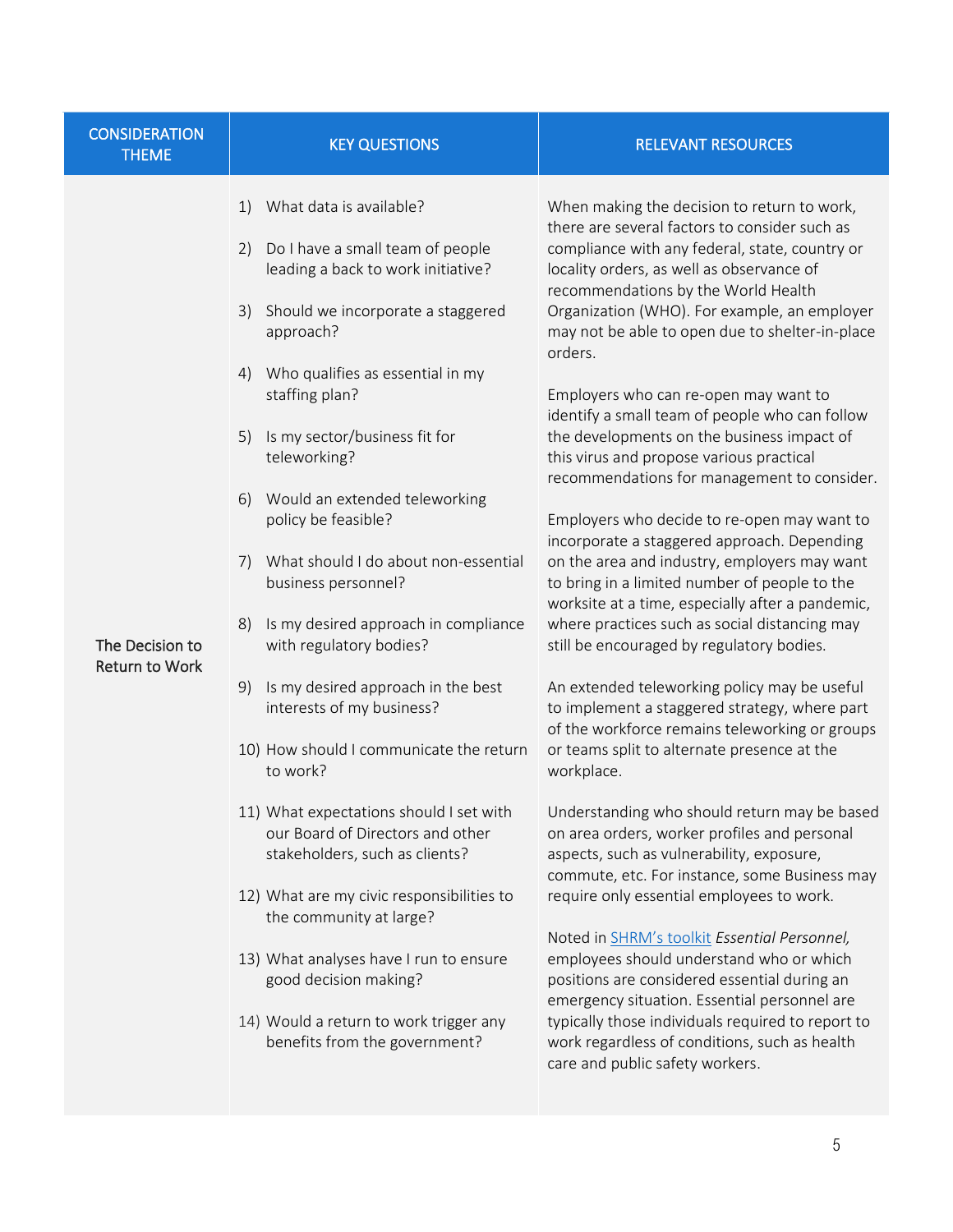| <b>CONSIDERATION</b><br><b>THEME</b> | <b>KEY QUESTIONS</b> | <b>RELEVANT RESOURCES</b>                                                                                                                                                                                                                                                                                                                                     |
|--------------------------------------|----------------------|---------------------------------------------------------------------------------------------------------------------------------------------------------------------------------------------------------------------------------------------------------------------------------------------------------------------------------------------------------------|
|                                      |                      | Communicating with employees during a crisis is<br>key from beginning to end to help employees<br>remain engaged and come back positive and<br>productive.                                                                                                                                                                                                    |
|                                      |                      | Staying informed about policies and measures<br>taken by the government on return to work is<br>very important. Your Employer Organisation is<br>not only following the governmental action but<br>also advocating in the best interest of business.<br>Thus, regular communication and exchange of<br>information with your Business Organisation is<br>key. |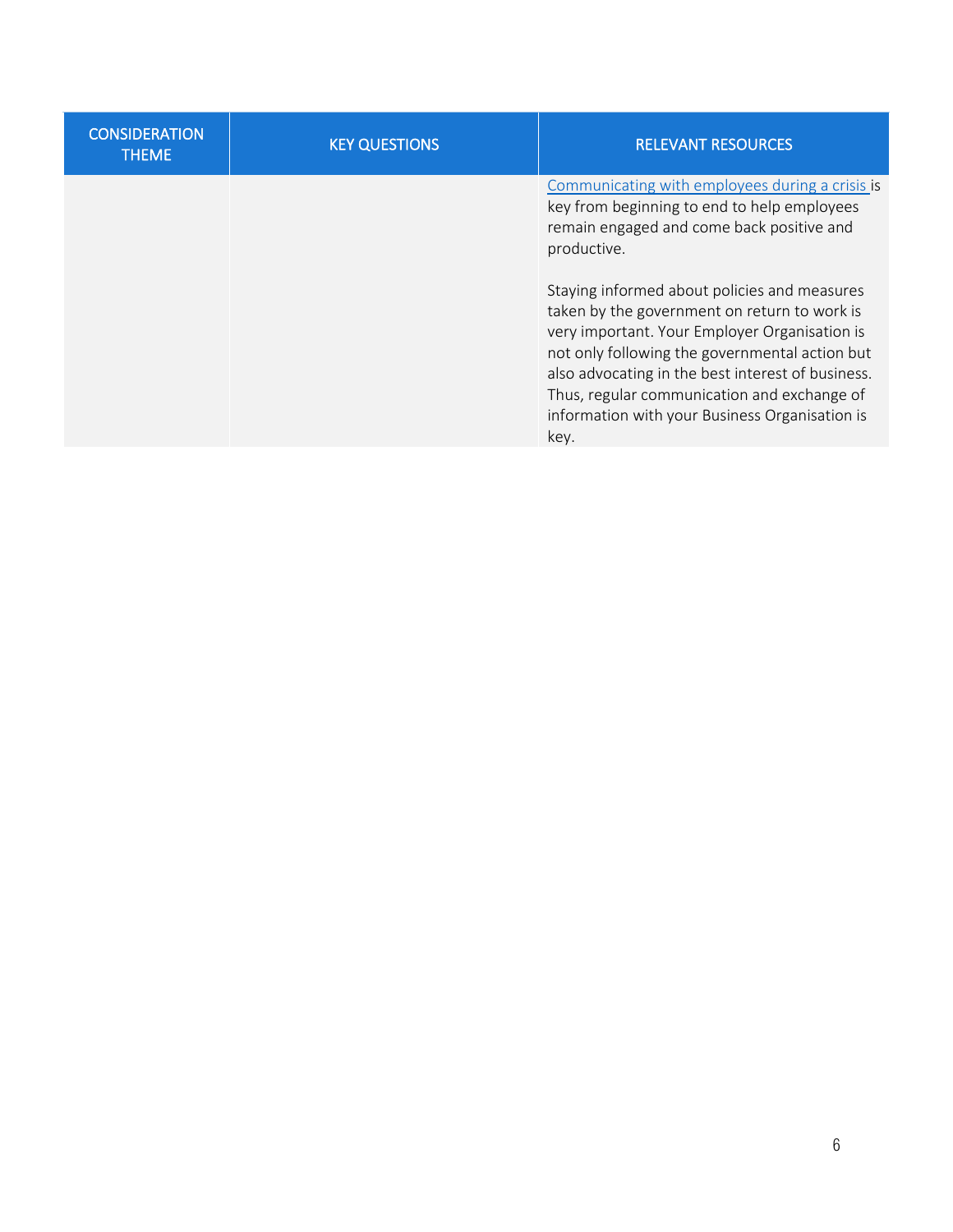| <b>CONSIDERATION</b><br><b>THEME</b> | <b>KEY QUESTIONS</b>                                                                                                                                                                                                                                                                                                                                                                                                                                                                                                                                                                                                                                                                                                                                                                                                                                                                                               | <b>RELEVANT RESOURCES</b>                                                                                                                                                                                                                                                                                                                                                                                                                                                                                                                                                                                                                                                                                                                                                                                                                                                                                                                                                                                                                                                                                                                                                                                                                                                                                                                                                                                                                                                                                                                           |
|--------------------------------------|--------------------------------------------------------------------------------------------------------------------------------------------------------------------------------------------------------------------------------------------------------------------------------------------------------------------------------------------------------------------------------------------------------------------------------------------------------------------------------------------------------------------------------------------------------------------------------------------------------------------------------------------------------------------------------------------------------------------------------------------------------------------------------------------------------------------------------------------------------------------------------------------------------------------|-----------------------------------------------------------------------------------------------------------------------------------------------------------------------------------------------------------------------------------------------------------------------------------------------------------------------------------------------------------------------------------------------------------------------------------------------------------------------------------------------------------------------------------------------------------------------------------------------------------------------------------------------------------------------------------------------------------------------------------------------------------------------------------------------------------------------------------------------------------------------------------------------------------------------------------------------------------------------------------------------------------------------------------------------------------------------------------------------------------------------------------------------------------------------------------------------------------------------------------------------------------------------------------------------------------------------------------------------------------------------------------------------------------------------------------------------------------------------------------------------------------------------------------------------------|
| Implementation &<br>Execution        | How do I implement a safe phased<br>1)<br>approach to return to work?<br>Have I provided the proper<br>2)<br>precautions to ensure workplace<br>safety?<br>How do I manage several different<br>3)<br>approaches to execution depending<br>upon those working and those not<br>working?<br>What should I do to reintroduce<br>4)<br>furloughed or laid-off staff?<br>5) What is my communication strategy<br>for engaging in key processes (human<br>and financial)?<br>How can I help employees who will not<br>6)<br>be returning after being laid off?<br>How do I manage development of<br>7)<br>business continuity planning including<br>infectious disease protocols?<br>Where do I source new talent?<br>8)<br>How do I reimagine our business<br>9)<br>operations with the available talent<br>pool?<br>10) What reskilling investments can my<br>organization make for sustainability<br>and resilience? | Bringing employees back to work may be<br>challenging if an employer does not consider<br>certain aspects such as how to communicate<br>when some employees are returning, and others<br>are not. Having an established Layoff and Recall<br>Policy will help employees understand the<br>process and the reasons behind an employer's<br>decisions.<br>When many businesses in the area close and<br>employees are laid off, there is a chance of losing<br>those employees when it's time to re-open. In<br>those cases, there is more competition for<br>workers and employers may need to get creative<br>in sourcing new talent. It may include recruiting<br>internally and externally. Employers may need to<br>seek 'passive candidates', focus on creating or<br>improving their company's brand, or assessing<br>current employees' skills and abilities to<br>determine if a change of position would help fill<br>some gaps.<br>If an employer did not have a business continuity<br>plan, including infectious disease control, prior to<br>the crisis, one should be established upon return<br>to work. For events management companies, for<br>instance, this may also include reviewing existing<br>company insurance policies for profits lost due to<br>pandemics.<br>Moreover, skilling and reskilling strategies can<br>help overcome the challenges of workforce<br>restructurings during the emergency.<br>This will help the employer adopt sustainability<br>and resilient options through future emergency<br>situations. |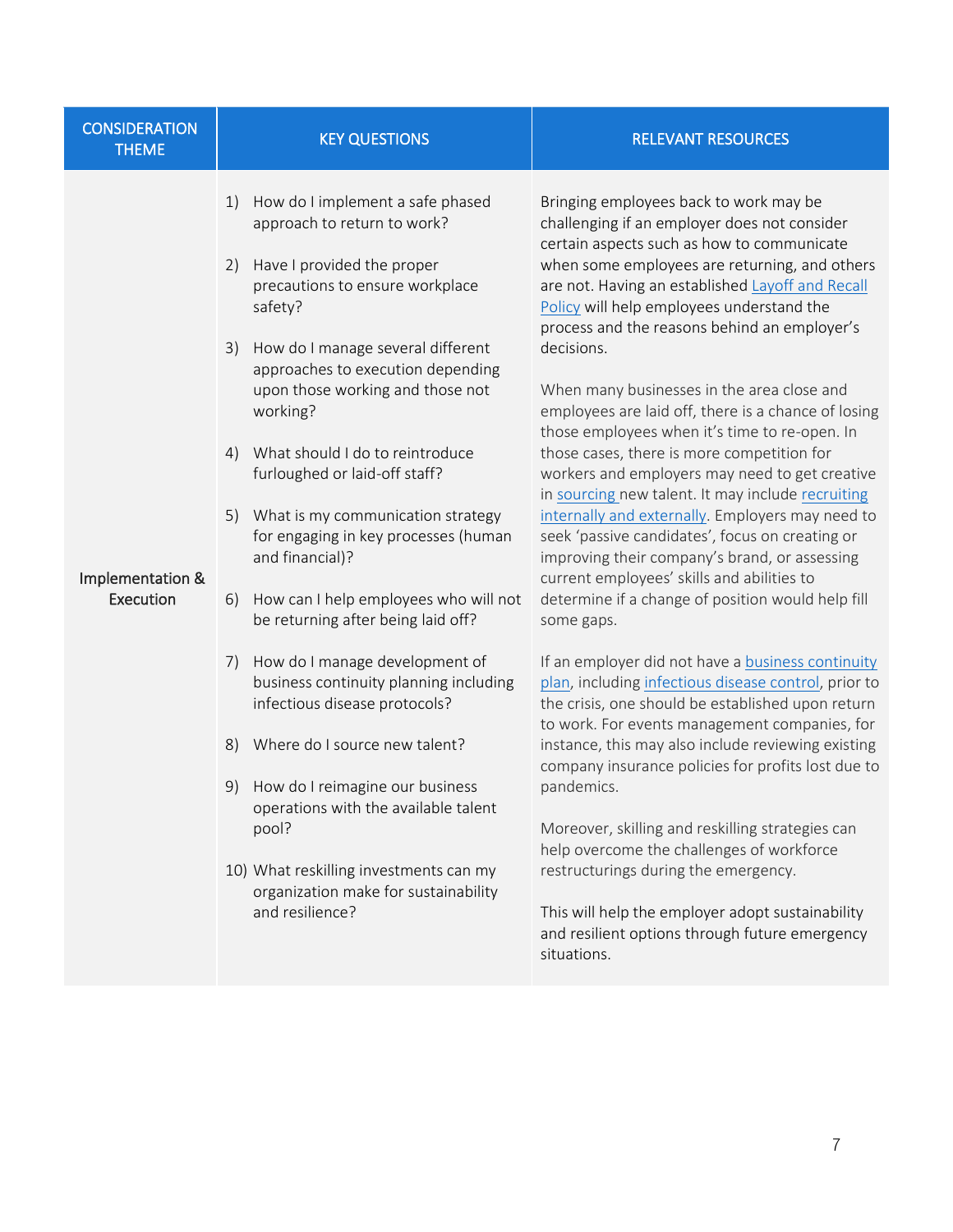| <b>CONSIDERATION</b><br><b>THEME</b> | <b>KEY QUESTIONS</b>                                                                                                                                                                                                                                                                                                                                                                                                                                                                                                                                                                                                                                                                                                                                | <b>RELEVANT RESOURCES</b>                                                                                                                                                                                                                                                                                                                                                                                                                                                                                                                                                                                                                                                                                                                                                                                                                                                                                                               |
|--------------------------------------|-----------------------------------------------------------------------------------------------------------------------------------------------------------------------------------------------------------------------------------------------------------------------------------------------------------------------------------------------------------------------------------------------------------------------------------------------------------------------------------------------------------------------------------------------------------------------------------------------------------------------------------------------------------------------------------------------------------------------------------------------------|-----------------------------------------------------------------------------------------------------------------------------------------------------------------------------------------------------------------------------------------------------------------------------------------------------------------------------------------------------------------------------------------------------------------------------------------------------------------------------------------------------------------------------------------------------------------------------------------------------------------------------------------------------------------------------------------------------------------------------------------------------------------------------------------------------------------------------------------------------------------------------------------------------------------------------------------|
| Coping with After-<br><b>Effects</b> | How do I design the sustainability plan<br>1)<br>for my organization's future state?<br>How do I provide the appropriate mix<br>2)<br>of wellbeing and mental health support<br>to my workforce?<br>3) What are the critical components of an<br>effective trauma-infused training<br>program for my staff?<br>Am I ready for potential spikes in<br>4)<br>Covid-19 infections?<br>How do I forge partnerships with local<br>5)<br>healthcare providers to ensure<br>effective return to work?<br>How do I deal with potential fears of<br>6)<br>workers?<br>What key factors should I monitor for<br>7)<br>continuous information about threats<br>to the business?<br>Where can I find recovery resources<br>8)<br>for my managers and workforce? | The employees who are returning and those<br>being hired will want to know that they are<br>working in a place that is free from hazards. It<br>will be important to reassure employees that<br>measures have been taken to provide safety and<br>security in the workplace. This may include such<br>actions as sanitary protocols, installing more<br>security systems or cleaning the facilities.<br>As part of a business continuity plan, employers<br>will want to include information on where<br>employers and employees can go for the latest<br>information on potential threats to the business,<br>for example, visiting reliable web pages, listening<br>to a specific radio station or reviewing the<br>company's intranet. Many employers outline in<br>their plans who will be notified of potential<br>threats, when and how.<br>Your Employer Organisation can help providing<br>up-to-date information and guidance. |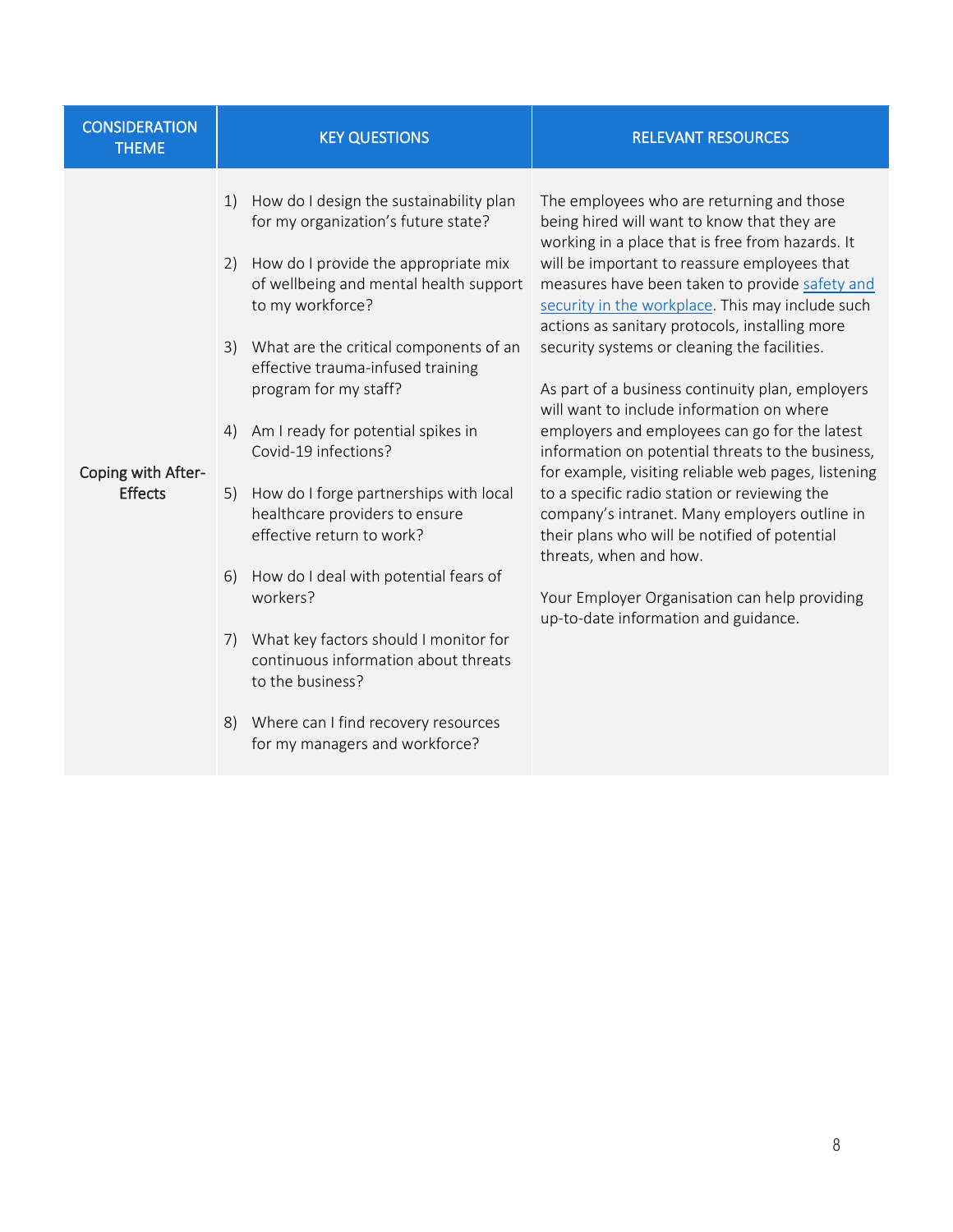| <b>CONSIDERATION</b><br><b>THEME</b>                     | <b>KEY QUESTIONS</b>                                                                                                                                                                                                                                                                                                                                                                                                                                                                                                                                                                                                                                                                                                                                                                                  | <b>RELEVANT RESOURCES</b>                                                                                                                                                                                                                                                                                                                                                                                                                                                                                                                                                                                                                                                                                                                                                                                                                                                                                                                                                                                                                                                                                                                                                                                                   |
|----------------------------------------------------------|-------------------------------------------------------------------------------------------------------------------------------------------------------------------------------------------------------------------------------------------------------------------------------------------------------------------------------------------------------------------------------------------------------------------------------------------------------------------------------------------------------------------------------------------------------------------------------------------------------------------------------------------------------------------------------------------------------------------------------------------------------------------------------------------------------|-----------------------------------------------------------------------------------------------------------------------------------------------------------------------------------------------------------------------------------------------------------------------------------------------------------------------------------------------------------------------------------------------------------------------------------------------------------------------------------------------------------------------------------------------------------------------------------------------------------------------------------------------------------------------------------------------------------------------------------------------------------------------------------------------------------------------------------------------------------------------------------------------------------------------------------------------------------------------------------------------------------------------------------------------------------------------------------------------------------------------------------------------------------------------------------------------------------------------------|
| Sustaining the<br><b>Right Culture Post-</b><br>Covid-19 | Are my organisation's values and<br>1)<br>guiding principles the same?<br>Do we have the right person-culture fit<br>2)<br>among all staff?<br>Are we, the leaders of the organisation,<br>3)<br>applying the principle of transparent<br>communication?<br>What are the new workplace rules and<br>4)<br>implementation strategy?<br>How do I support the families of our<br>5)<br>staff for effective return to work?<br>How does our organisation re-engage<br>6)<br>customers and stakeholders?<br>Have we provided proper tools to<br>7)<br>enhance the employment experience<br>for those teleworking permanently?<br>9)<br>Do I have the right assessment tools to<br>capture the state of our culture?<br>10) Are there any training opportunities I<br>can tap into to reskill my employees? | Aside from getting the facilities operational and<br>employees back to work, an employer must think<br>about how the workplace culture will or should<br>change as a result of the events. Should your<br>company's core values and guiding principles<br>remain the same? If your values included<br>"Commitment to Customers", for example,<br>should you also now include "Commitment to<br>Employees"? In a crisis, what did or will your<br>company do in the future to help your<br>employees reinforce Occupational, Safety and<br>Health measures. For "Commitment to<br>Customers", what does that look like now?<br>Ensuring that delivery will be available and<br>operating hours more flexible, ability to purchase<br>items online, or hold store credits for longer<br>periods of time during a crisis.<br>There may be some training opportunities<br>available to help employees manage the after-<br>effects of Covid-19. Training providers offer<br>some online courses for free (such as SHRM<br><b>Education Programs and eLearning Platform).</b><br>Work-based learning can also be developed<br>virtually or physically, to encourage a culture of<br>continuous learning at the enterprise level. |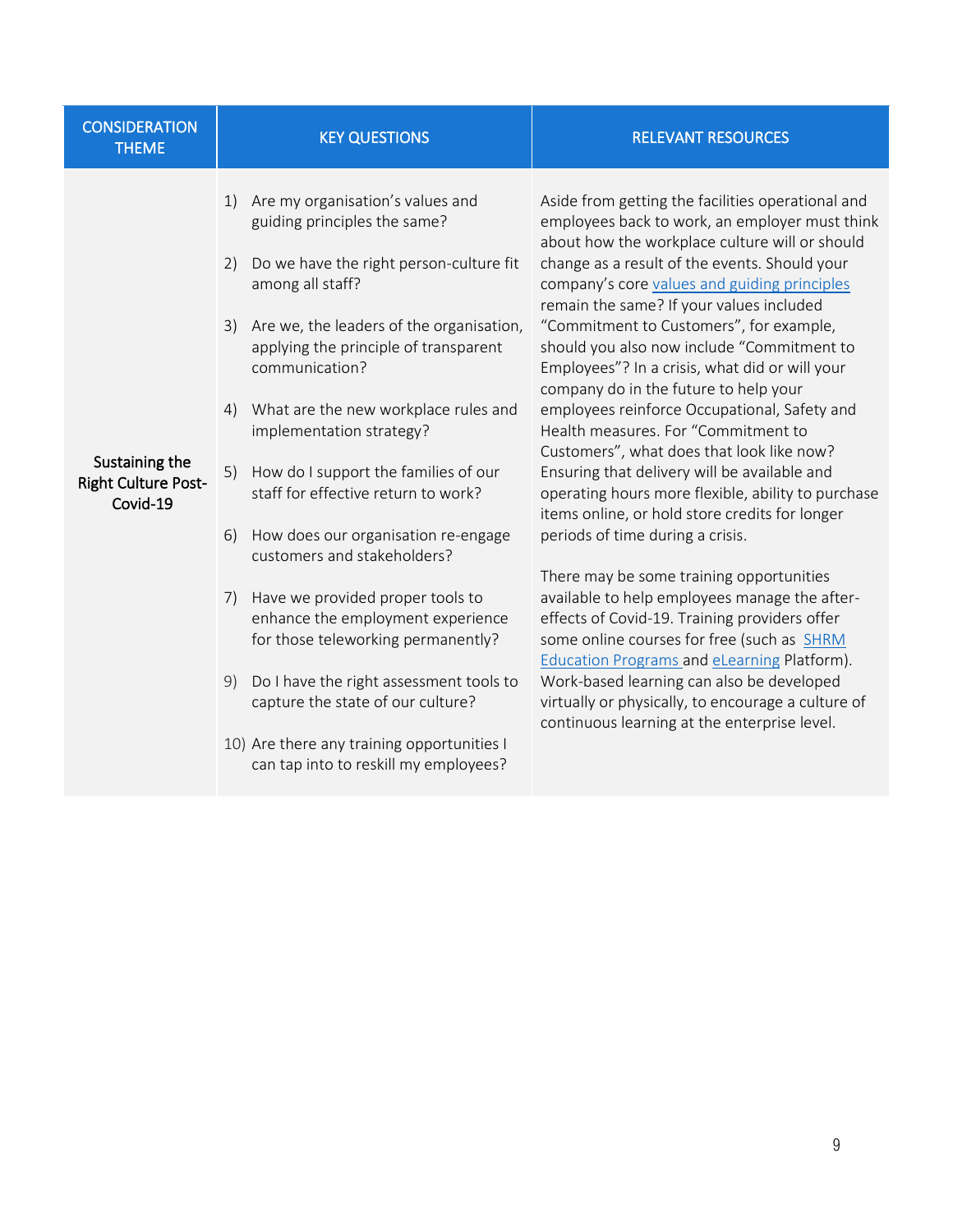| <b>CONSIDERATION</b><br><b>THEME</b>                 | <b>KEY QUESTIONS</b>                                                                                                                                                                                                                                                                                      | <b>RELEVANT RESOURCES</b>                                                                                                                                                                                                                                                                                                                                                                                                                                       |
|------------------------------------------------------|-----------------------------------------------------------------------------------------------------------------------------------------------------------------------------------------------------------------------------------------------------------------------------------------------------------|-----------------------------------------------------------------------------------------------------------------------------------------------------------------------------------------------------------------------------------------------------------------------------------------------------------------------------------------------------------------------------------------------------------------------------------------------------------------|
|                                                      | What are the lessons learned from the<br>1)<br>crisis?<br>How can I ensure employees are not<br>2)<br>contributing to the issue (e.g. sick,<br>spreading communicable diseases)?<br>Can I institute testing such as<br>3)<br>temperature taking, as a precautionary<br>measure for communicable diseases? | In a pandemic, employers and employees may be<br>concerned about re-occurrence and exposure to<br>communicable diseases. Employers will want to<br>have policies and procedures in place to<br>determine how to handle communicable<br>diseases in the workplace so everyone can feel at<br>ease and able to respond accordingly. This will<br>also include reflecting on the crisis and coming<br>up with practical recommendations on the<br>lessons learned. |
|                                                      | How do I leverage existing workplace<br>4)<br>flexibility technologies for teleworking<br>and virtual teamwork?                                                                                                                                                                                           | To keep businesses operational, they should<br>consider whether work can continue with<br>employees Teleworking. Working from home has<br>its challenges, and rewards if done right.                                                                                                                                                                                                                                                                            |
|                                                      | What can I do to assess the return on<br>5)<br>workforce investment of human capital<br>programs?                                                                                                                                                                                                         | Employers need to ensure employees have the<br>proper equipment and software to work from<br>home. Other considerations are the ability to<br>communicate easily and without disruption.                                                                                                                                                                                                                                                                        |
| <b>Embracing the New</b><br><b>Realities of Work</b> | What is the right ratio of onsite versus<br>6)<br>teleworking? How can I then<br>restructure the rental arrangements?                                                                                                                                                                                     | Employers should ensure they have<br>telecommuting policies and procedures in place<br>and ability to manage other flexible work<br>arrangements. On the financial aspect,                                                                                                                                                                                                                                                                                      |
|                                                      | How can I equip my managers with<br>7)<br>tools for dealing with generational<br>differences?                                                                                                                                                                                                             | teleworking may also offer some savings to<br>Employers because the space can be better<br>utilized for other purposes.                                                                                                                                                                                                                                                                                                                                         |
|                                                      | How can I ensure knowledge transfer<br>8)<br>through situations like a pandemic?                                                                                                                                                                                                                          | Furthermore, employers may wish to take the<br>opportunity to form strategic partners with new<br>allies such thought leaders, academia and think                                                                                                                                                                                                                                                                                                               |
|                                                      | What are the best tools for enhancing<br>9)<br>coordination and collaboration in a<br>teleworking strategy?                                                                                                                                                                                               | tanks. This not only shows stakeholders and<br>clients that employers are resourceful, it also can<br>be a way to enrich the repository of knowledge<br>and information for business sustainability and                                                                                                                                                                                                                                                         |
|                                                      | 10) How do I hire for virtually diverse<br>workforce?                                                                                                                                                                                                                                                     | resilience.                                                                                                                                                                                                                                                                                                                                                                                                                                                     |
|                                                      | 11) How do I design and cultivate a<br>collaborative and productive<br>teleworking culture?                                                                                                                                                                                                               | Enterprises would need to anticipate the<br>changing preferences and consumption behavior<br>of various stakeholders including clients. Clients<br>want convenience, and technology and social<br>media used by enterprises should work towards<br>this end. Areas which are less affected by Covid-<br>19 also provide better business prospects,                                                                                                              |